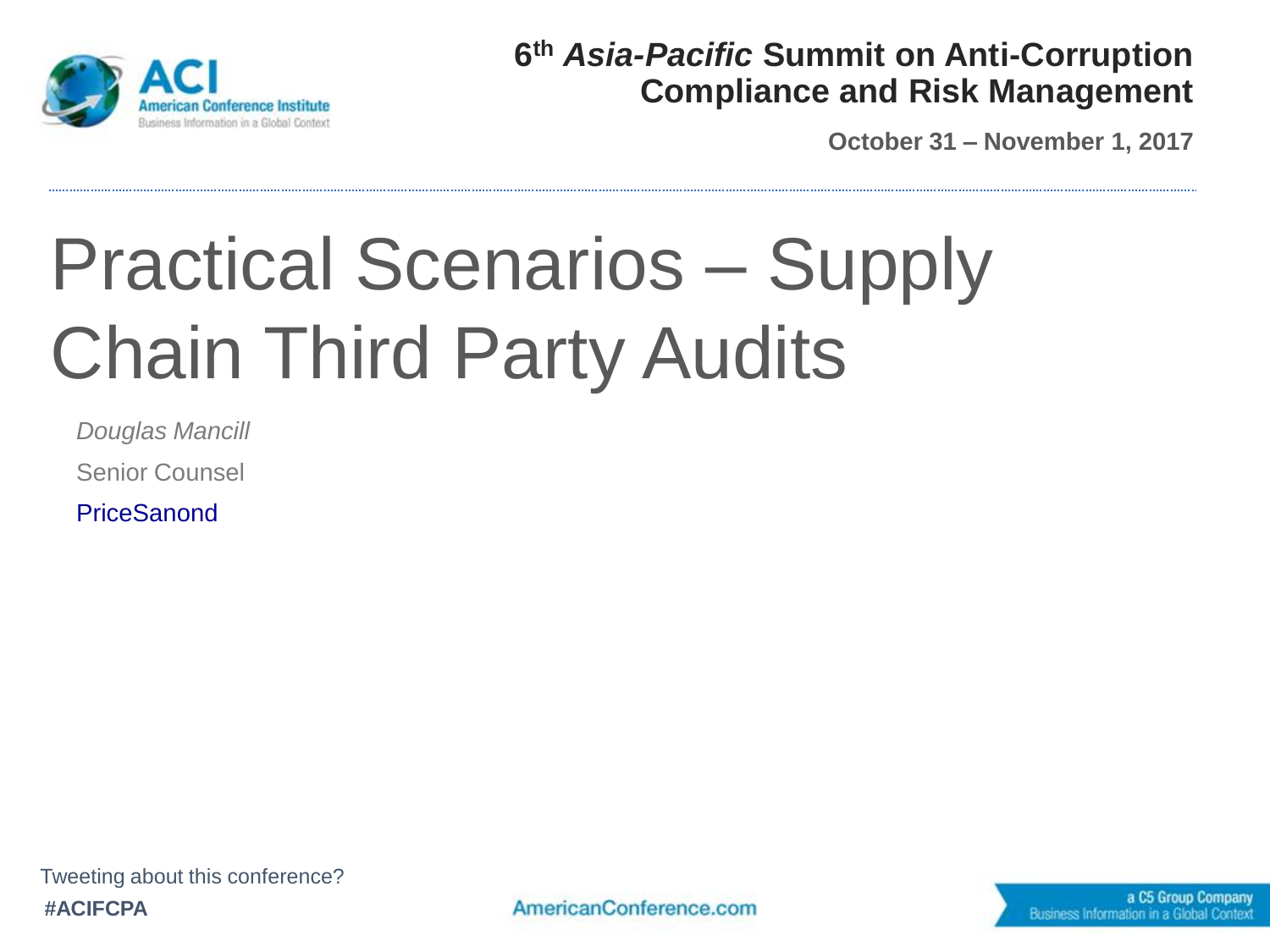

- 90% of all foreign bribery criminal prosecutions under the FCPA in 2013 involved third parties. That aspect of FCPA enforcement has not changed. Consider:
	- If employees of multi-national corporations (MNCs) or U.S. companies are inclined to engage in corrupt activity, they are much more likely now to use third parties.
	- Why? Unintended consequences of robust compliance programs. Employees of MNCs are much more likely now to know and fear the consequences of a compliance investigation. They may also understand that the use of a third party is prohibited, but often think that corrupt activity is harder to detect if it is conducted by a third party.
	- Also, controls and reporting requirements over third parties are generally not as robust as controls and reporting requirements of employees of MNCs and their subsidiaries.
- A major problem in various SE Asian countries? Why?
	- Family and social obligations. *Grenchai* can compromise transparency.
	- Local justice systems.
	- Demand & supply of of government officers. Official salaries. And the list goes on.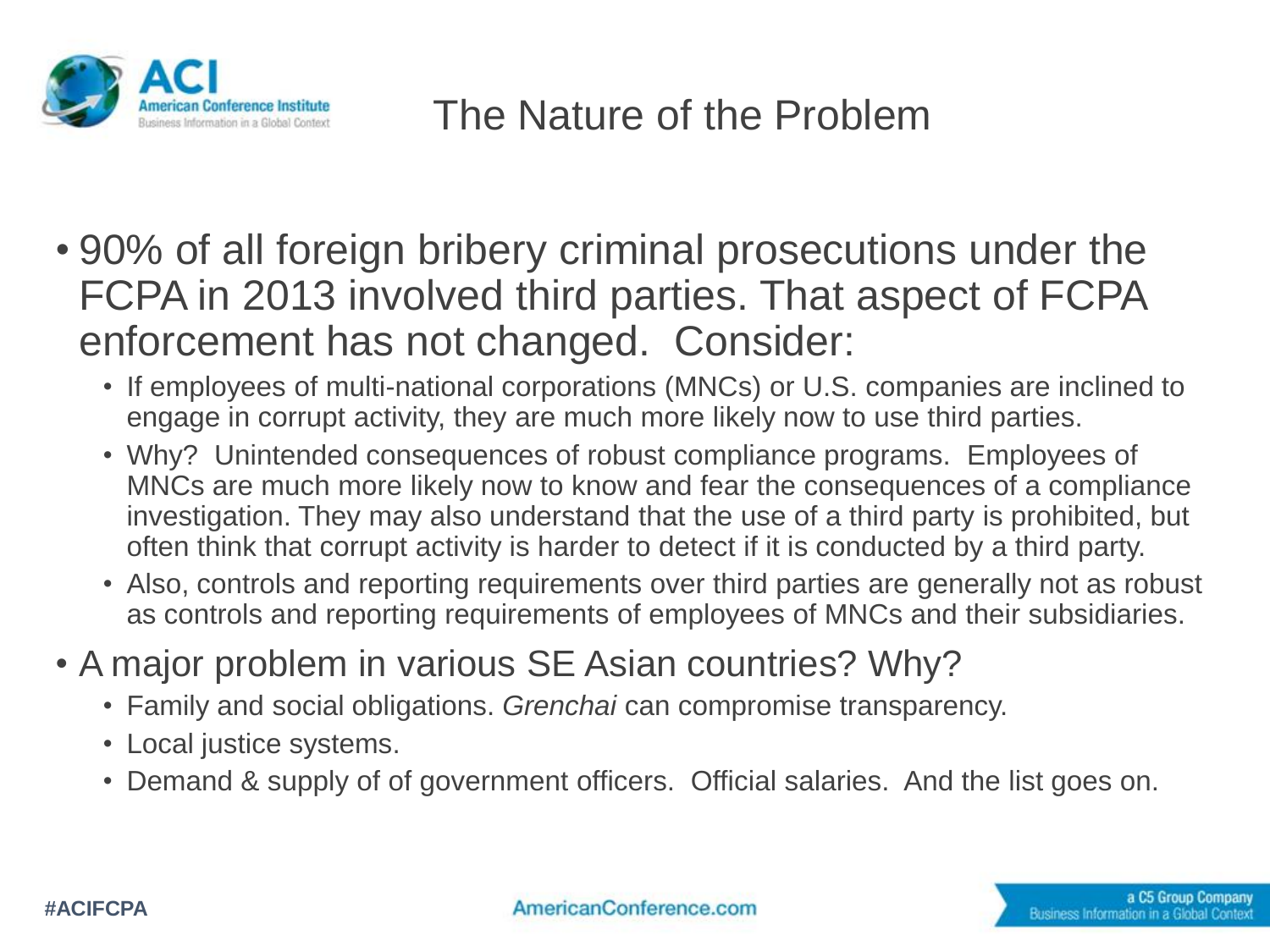

## Ranking Compliance Risk of a Third Party

- •No simple cookie cutter approach
- Intermediaries Generally
	- Sales: agents *vs.* distributors, but GE/InVision case.
	- Price charged *vs.* market price.
	- Family and connections to government.
- Suppliers
	- Competence and ability? Is the supplier *really* the supplier?
	- Country risk? MNC v local supplier?
	- Who recommended the supplier? Someone affiliated with the government or a state owned enterprise (SOE)?
	- High Risk Supplier or Non-Project Specific Supplier?
- Preventative Measures: conduct due diligence of third party and document all aspects of due diligence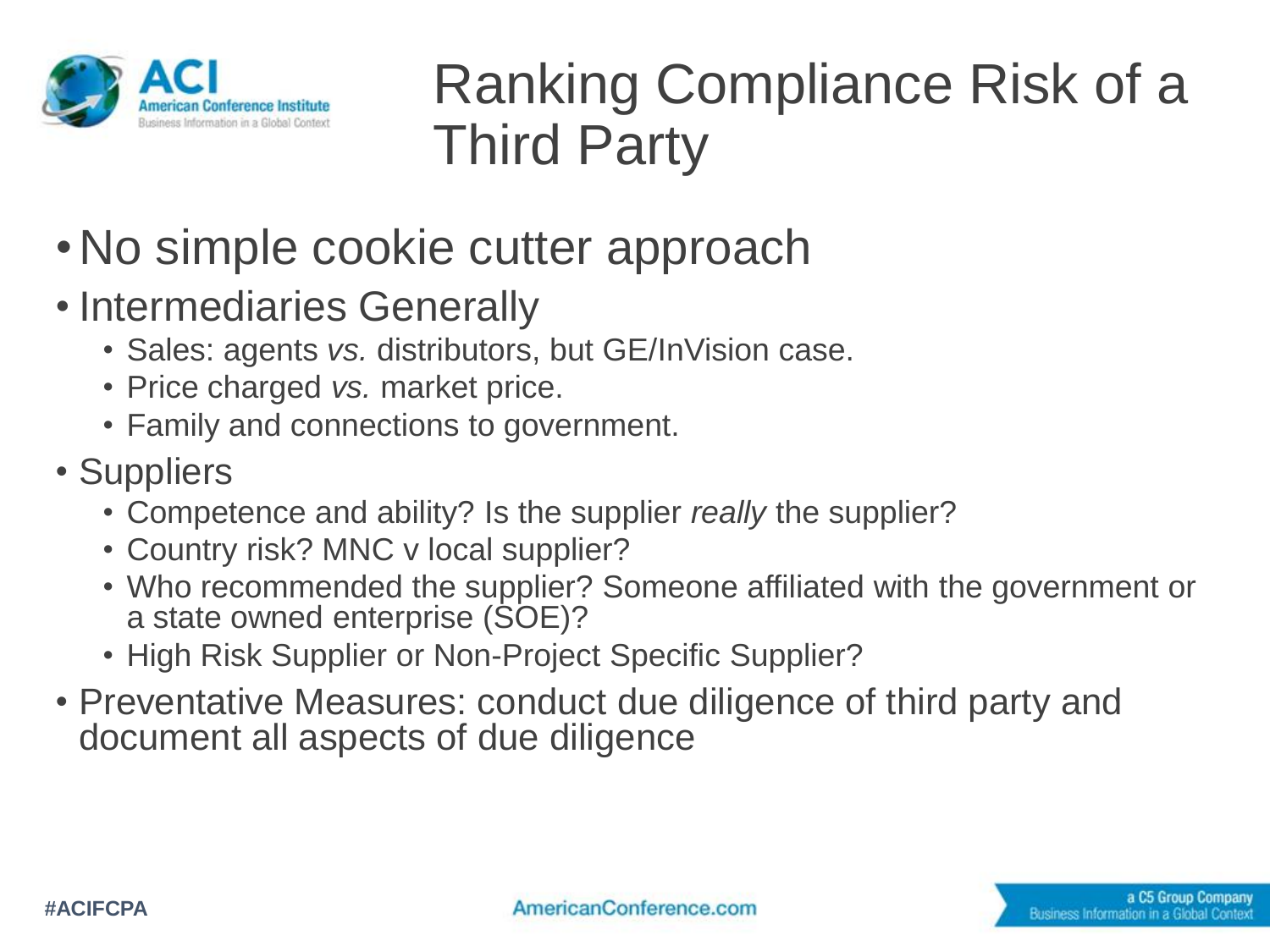

#### Drafting the Compliance Provision

#### Compliance Provisions.

Importance: Proper records required to comply with books and records provision of FCPA.

#### Key Issues

- Books & records must comply with GAAP/IFRS *and* meets books & records provision of FCPA.
- All business with the third party must go through the contracting company. Gaps can sometimes occur because non-compliant activity goes through noncontracting affiliated company.
- Clear requirements.
- Right to audit. Press back by third parties on this now more common
- Dispute resolution. In some jurisdictions, international arbitration may be preferred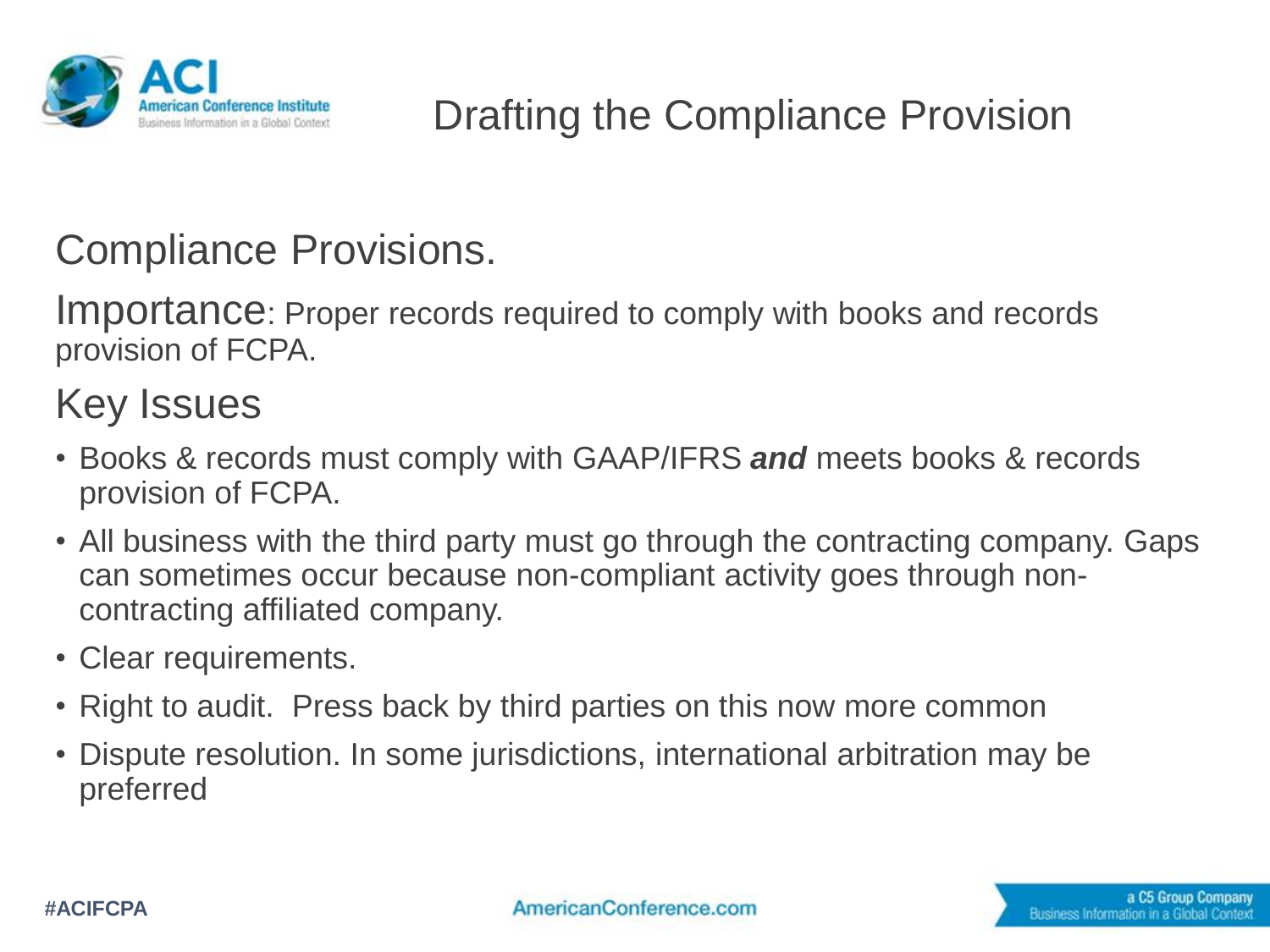

# Who Conducts the Audit?

•**Smaller matters** can be handled internally, but difficult at the outset to determine if a matter really is small (or could escalate) and privilege could be waived.

## •**Outside Counsel:**

- Privilege. Once an investigation starts, all reports should be privileged.
- Trade-Off off between local expertise (more below) *vs*. experience with regulators. Also, local work permit rules.
- Local language skills are not given importance they deserves
- Familiarity with local culture, common forms of local corruption and high risk agencies and SOEs (not all agencies and SOEs in countries identified as risky by CPI, etc., are equally risky) not given importance they deserve.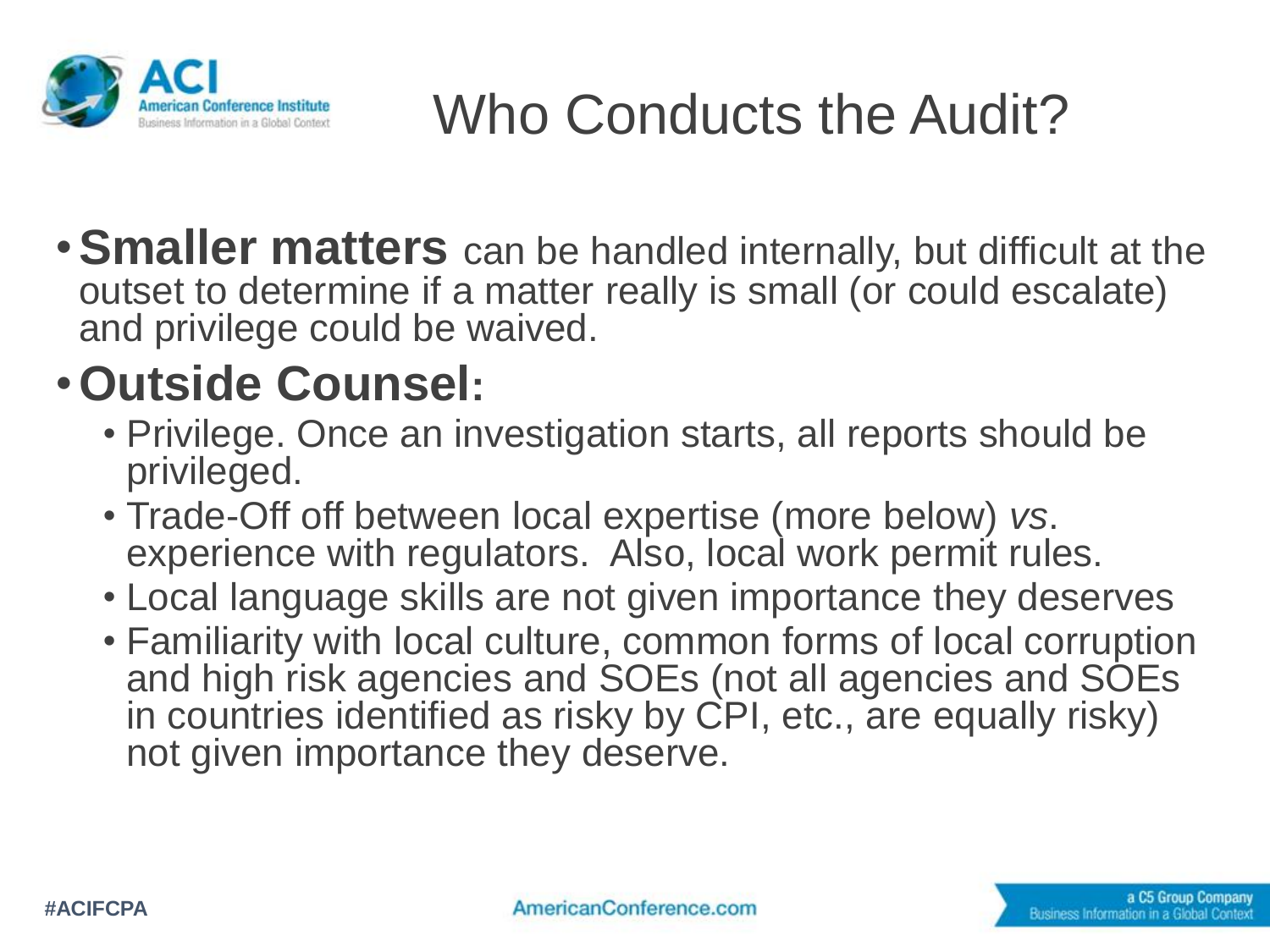

## Conducting the Audit – Part 1

• Due Diligence: Presumably the third party was subject to a due diligence before the audit was conducted (but, in reality, this is often not the case).

### •The basics

- Conduct audits periodically. Good compliance practice and reduces the risk that a third party will be tipped off that there is a genuine concern.
- Get the documents first. But in practice, not everything (and sometimes nothing) is produced before the audit. Press hard for documents.
- Review and analyze documents. For example, check prices and costs against market values, check for unusual patterns, identify gaps, identify players (anyone associated with the government or an SOE?)
- Document everything contemporaneously. Time stamp reports.
- If a third party, no need for an "Upjohn Warning", but make sure third party's employees understand that the auditing counsel is not their counsel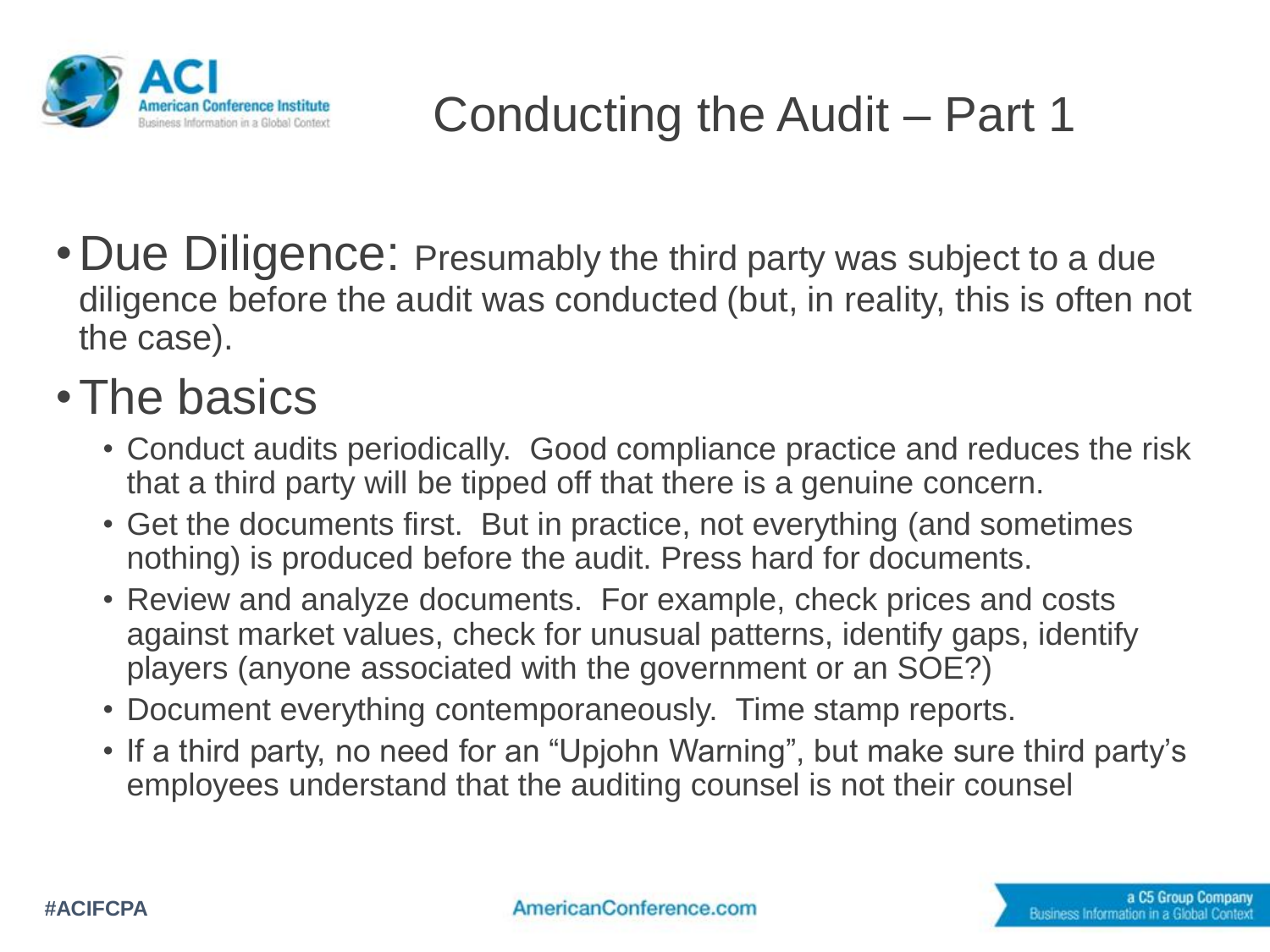

## Conducting the Audit – Part 2

- Some selected specifics:
	- Select a time period, but don't be wedded to that time period. Make sure third party understands the time period is not fixed.
	- Typically start with randomly selected transactions. Focus on suspicious transactions *after* a few randomly selected transactions. The randomly selected transactions can be used as a baseline against which to measure any suspicious transactions.
	- I prefer on-site interviews and reviews. Otherwise, too many convenient excuses for why a document is not available.
	- Sometimes necessary to interview employs simultaneously but separately.
	- Request documents again after interview if needed. They are often needed.
	- Self protection. Compliance officers and local or international lawyers are not law enforcement officials. They can and sometimes are exposed to local risk.

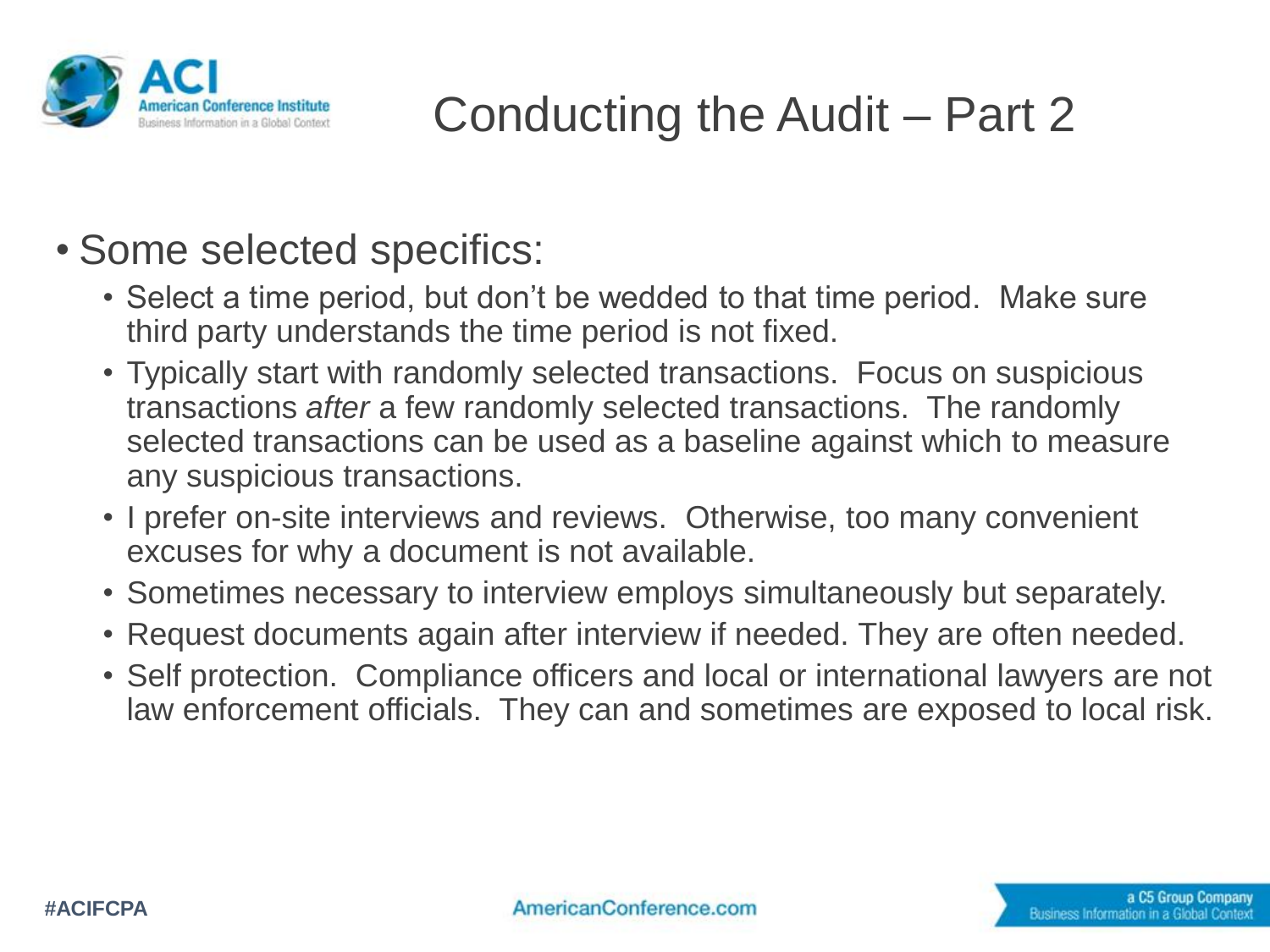

# Concluding the Audit

- Prepare a factual report as quickly as possible after the audit while memories are still fresh.
- Keep copies of every document supplied if possible. If not, summarize as best you can.
- High Level Report and Detailed Background Report
	- After interviews completed and documents reviewed (as best as possible), prepare a high level report. Busy executives may not have the time to review 15 witness interviews. Tie it all together in the high level report. Distinguish between (a) facts; (b) memories; and (c) theories.
	- Detailed Reports: After each interview and document review, a summary should be prepared. Every report should include the facts and the lawyer's impressions of the facts (for privilege and attorney-work product purposes).